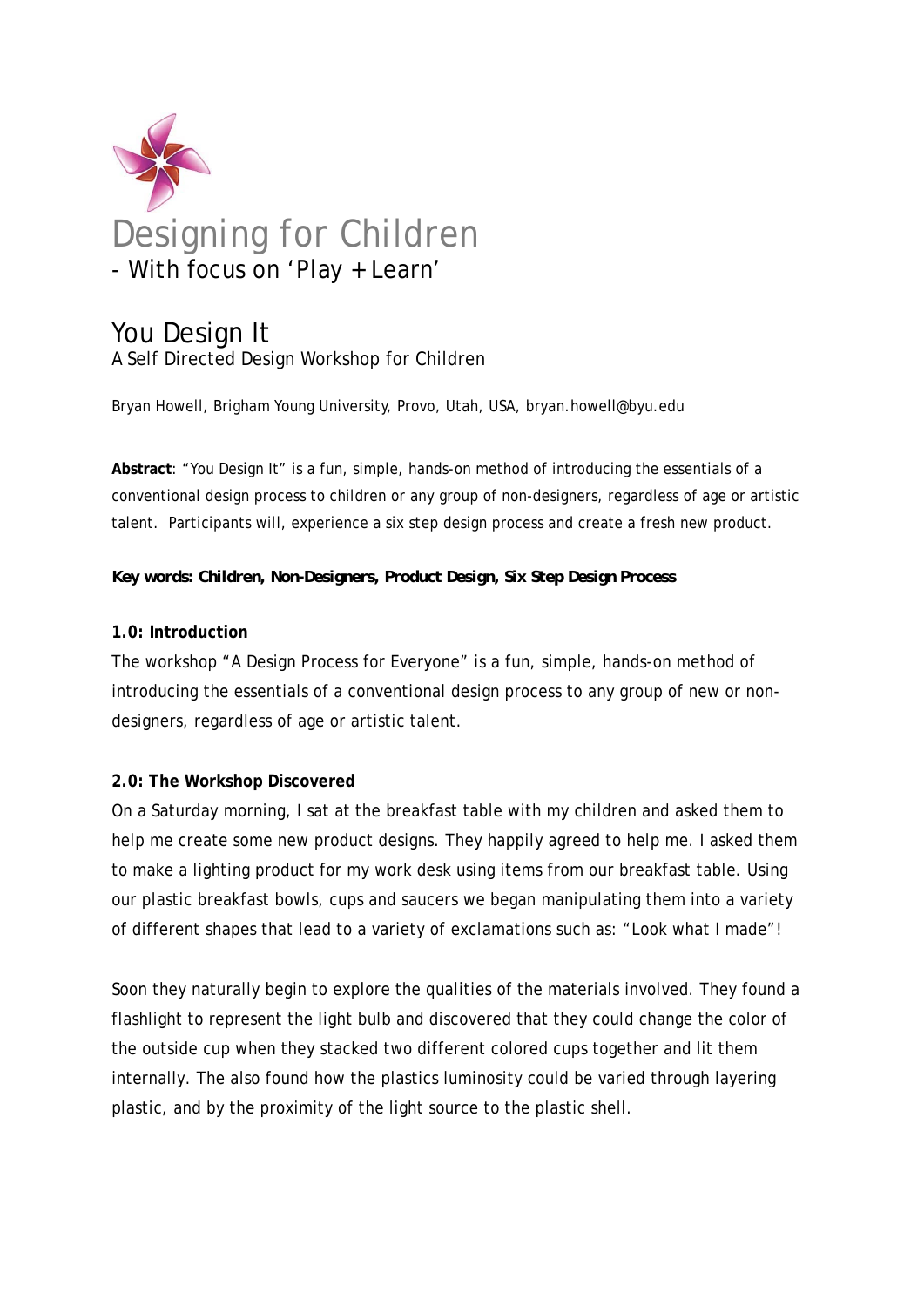These explorations led to representational forms of conventional lamp-shapes and other simple products, for example, a big yo-yo, a fat flashlight, a jewelry box, (Figure 1) wheels for a wagon, and odd but fun shapes without clear functional definitions.



Figure 1. Exploring Forms and Searching for Associations

These form-explorations opened up a world of associations. Pondering the function of a lamp we formulated some of the form ideas into new lamp concepts. Naturally, the children had no problem accepting new paradigms for lamp solutions, but I did. They enjoyed pushing the boundaries of what makes a lamp while I struggled to let go of my experience.

Through watching their intuitive process I recognized the elements of a pure design process and was astonished at the simplicity and quality of the design solutions that were produced and the joy in creating.

Wouldn't it be enlightening if all designers could work at such a pure and simple level? Adults however, are burdened with years of cultural indoctrination that prevents them from reaching a state of innocence and openness that children naturally have. This workshop captures the joy of building under the guise of a rationalized product design process.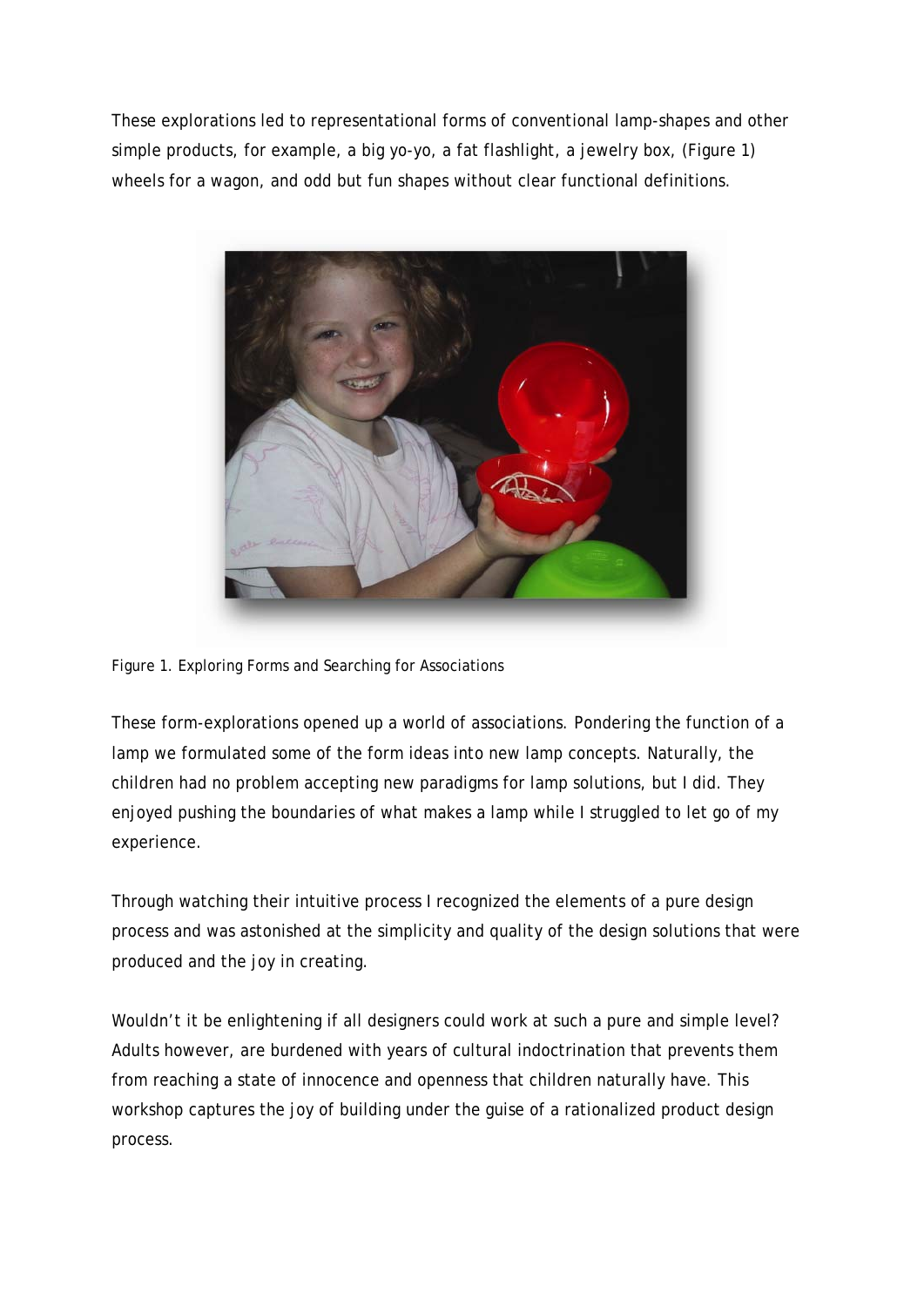#### **2.1: The Objectives**

The workshop demonstrates a product design process that is simple, pure, intrinsic and playful. It invites participants to enjoy the creative act of designing and teaches us that successful products are the results of constrained and iterative explorations.

Everyone, the young and old, the novice and expert, can participate in the workshop because it selectively bypasses many issues typically viewed as important in the product design field, primarily hand sketching form generation, material selection, and sophisticated construction techniques.

The workshop is designed to overcome tendencies to limit research and exploration in the initial phases of the design process and exposes participant's preconceived norms of form recognition. It then encourages participants to view their world with new eyes, to see "what could be", not just "what is" in the creation of a new and meaningful lamp. It accomplishes this by limiting participants to the use of prescribed materials and a range of rudimentary forms.

#### **3.0: The Process**

The workshop breaks down the design process into six distinct phases. Phase one defines the area of exploration, phase two sets the framework, phase three encourages component and material exploration, manipulation, quick prototyping. Phase four formulates design concepts, phase five verifies the solutions with a target audience, and phase six refines and consummates the design.

# **3.1 Phase One: Defining and Area of Exploration**

Participants are to design a new lamp that is useful, useable and meaningful using the components and materials provided for a selected audience and location. For example, they could design a lamp for themselves, a parent, a brother or sister, a classroom, a pet or whomever. Many of the lamp forms will mimic existing cultural lamp forms (Figure 2), but it is expected that participants explore new forms of illumination that both challenge and reward the designer and the chosen audience.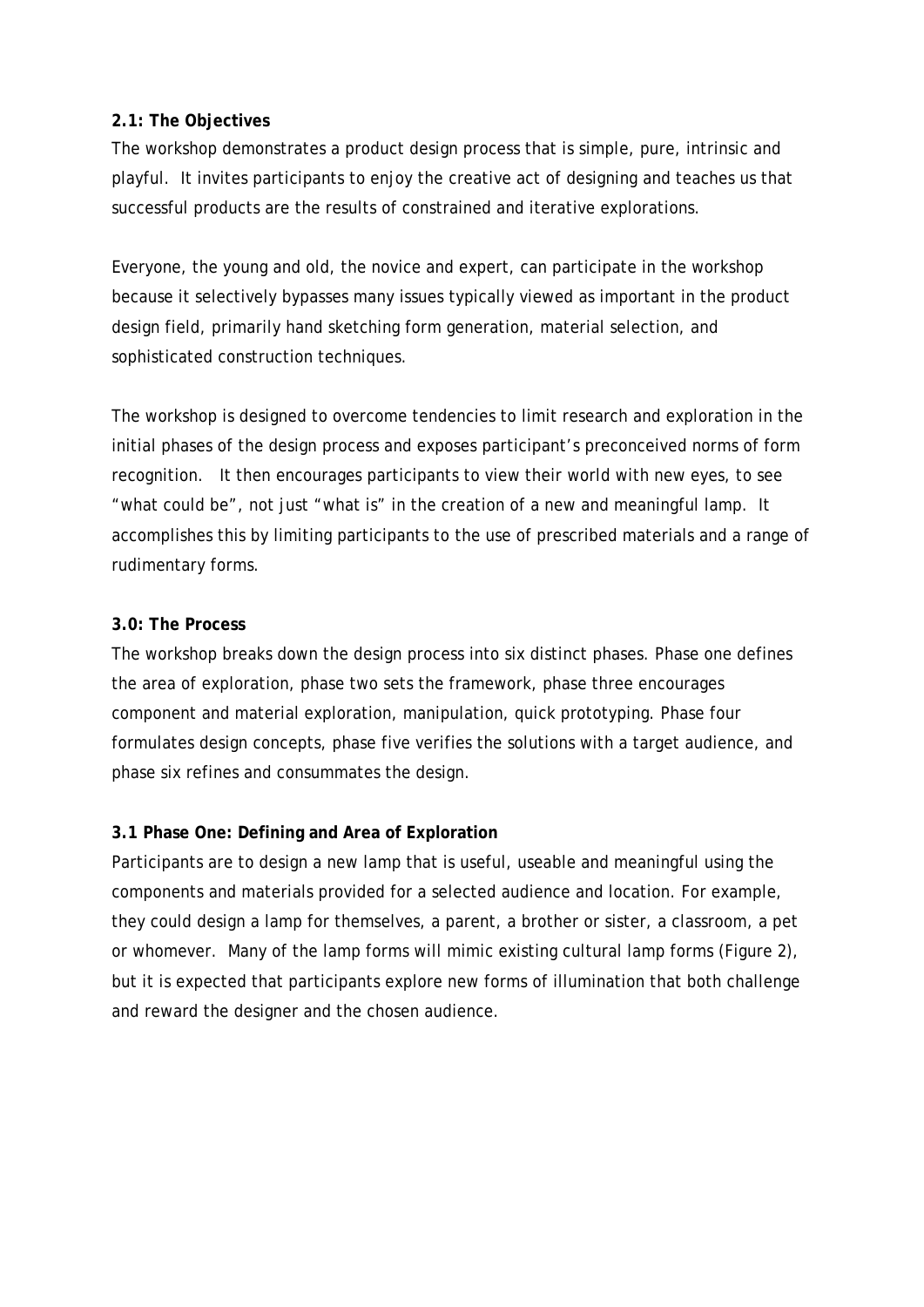

Figure 2. Familiar Forms

# **3.2 Phase Two: Establishing the Framework**

Participants are provided the framework or boundaries that they will be working within. This workshop is highly constrained in its use of form and material to promote creativity.

Designers and people in general, are typically unwilling to challenge the existing paradigms of any product category, including lamps. It's easier to understand what "has been" then to envision what "will be". Designers typically select materials and forms that they are familiar with, they lean toward a path of least resistance in searching for a new design solutions. Mike Baxter has a section in his book, *Product Design,* which concentrates on this issue. "The main difficulty in concept design is freeing your mind sufficiently to come up with original concepts" by overcoming "conventional modes of thinking". He has several concept generation methods that help designers "reduce the problem to its core elements" and "analyze… and generate a great many possible solutions" (Baxter, 1995).

For this workshop, the structured technique used to overcome conventional modes of thinking is derived by limiting the tools and components participants can use to design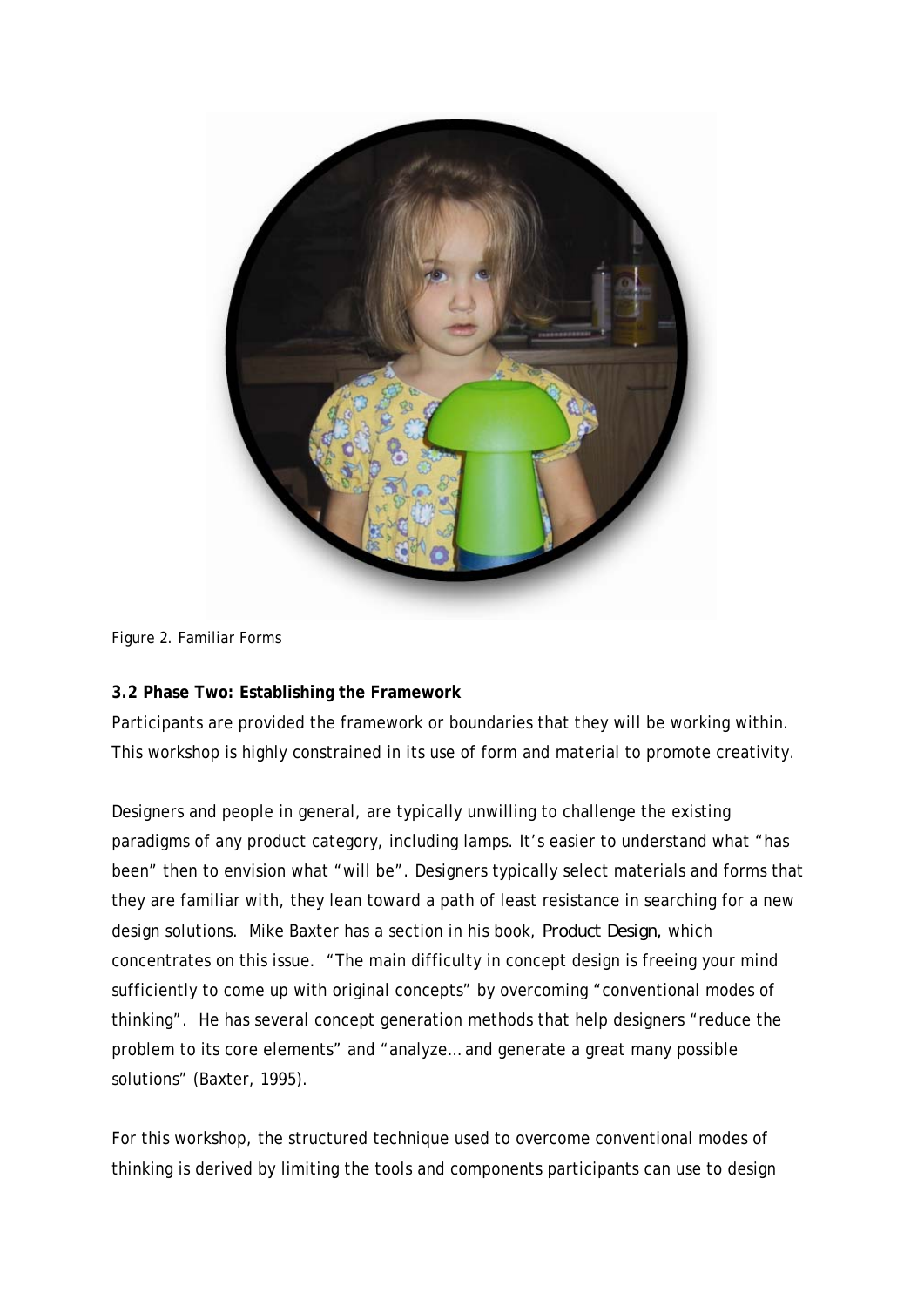their lamps. The workshop provides for the participants a standard set of design components in the form of plastic IKEA cups, bowls, and saucers (Figure 3).



Figure 3. IKEA Bowls, Cups and Plates

Participants were also provided tape, string, and small battery powered lights to build with. By limiting the components to a prescribed set of materials and forms participants' natural tendency to frame problems based on previous personal experience with lamps is defeated. Creativity is the only way out.

# **3.3 Phase Three: Component and Material Exploration and Quick Prototyping**

Participants are expected to explore both conventional and un-conventional lamp configurations using the provided materials. Typically, participants immediately stack and tape the cups, bowls and plates together to emulate conventional lighting fixtures. This quick method of modeling demonstrates that participants can effectively communicate a multitude of ideas quickly without having hand sketching or computer modeling skills.

This playful prototyping process forces exploration of form, and consequently opinion on what is good and bad. Dennis Boyle of IDEO always takes prototypes to every client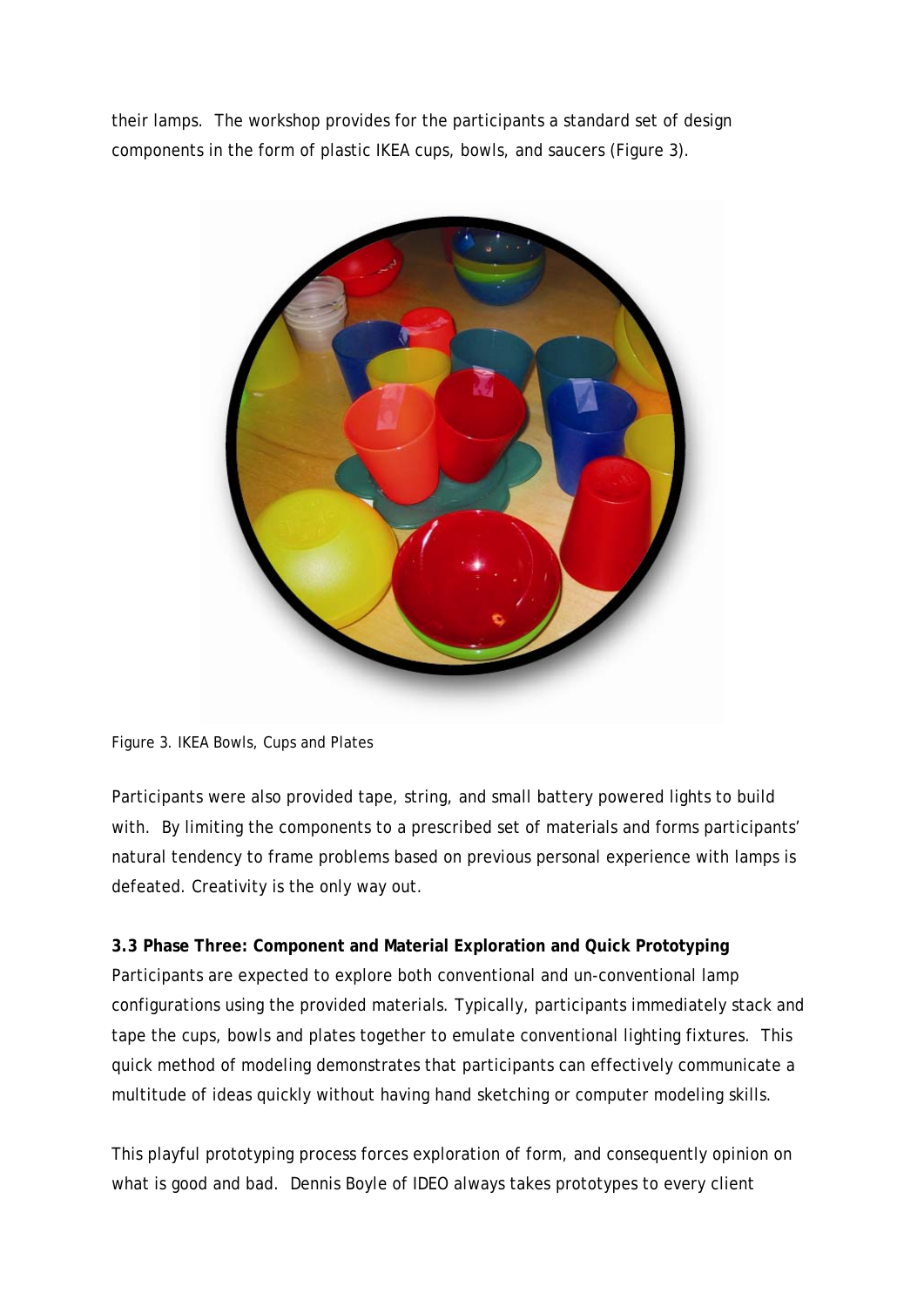meeting, especially the first meetings. He wants to "make his mistakes…and discoveries, as soon as possible" (Kelley, 2001). In this process the participants realize that they naturally migrate to lamp forms that they have seen and used somewhere in their history. Though the results are cute, participants rarely stop with this easy solution. Because the method of exploring and communicating multiple ideas through quick prototyping is so simple, they naturally continue exploring new shapes and forms, pushing the boundaries of what a lamp could be.

Participants tape the components together in unique ways, searching for insight and knowledge through experimentation and practice. They quantify formal qualities such as material color, luminosity, opacity, as well as the methods of fabrication and the interactions between light, material and form. Robust exploration will uncover ideas that resonate with the designer as they balance material qualities, basic functionality, and personal expression. These playful explorations become the foundations for innovative design concepts (Figure 4).



Figure 4. Component and Material Exploration and Quick Prototyping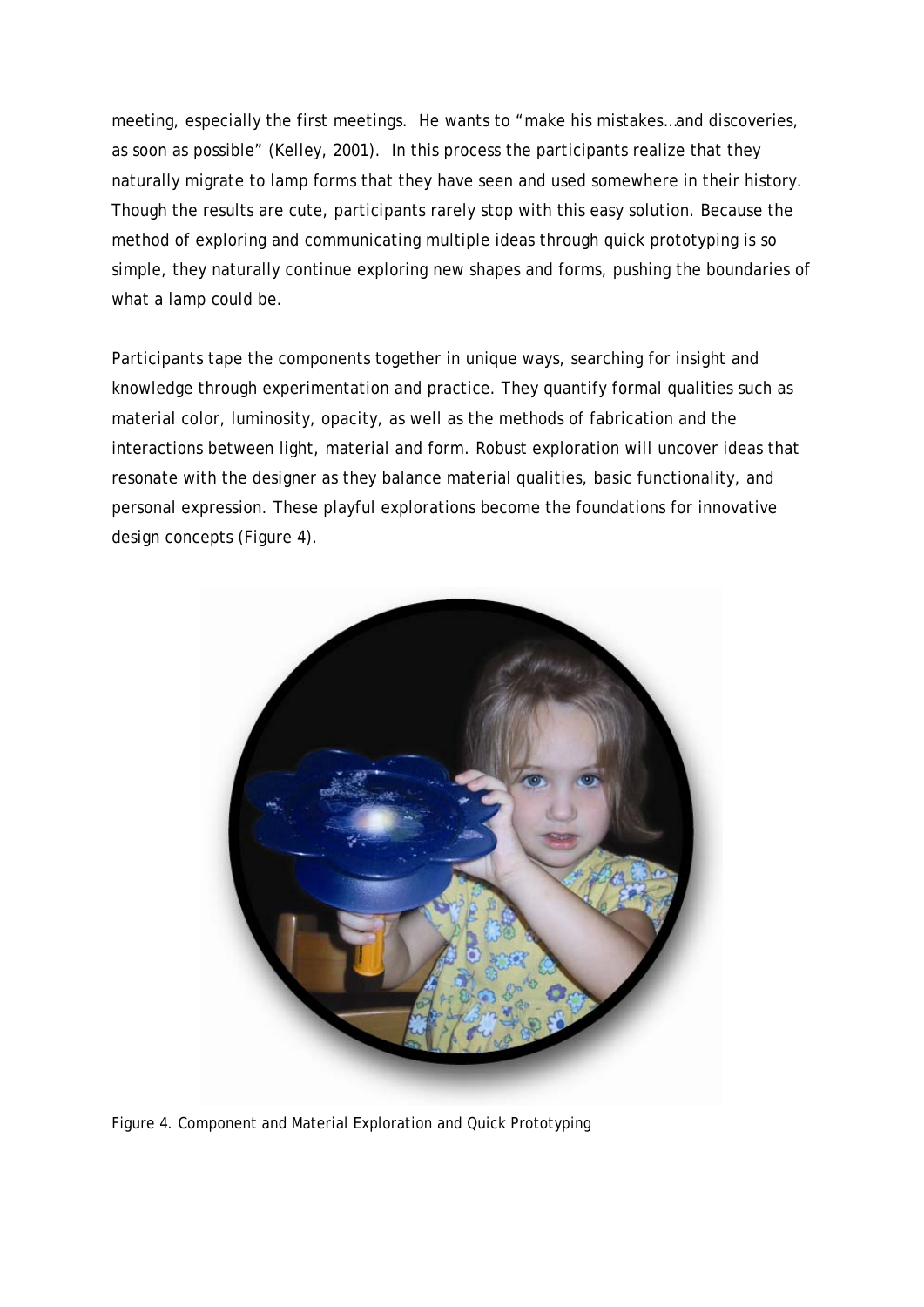# **3.4 Phase Four: Formulate Design Concepts**

Participants are to build multiple design concepts or lamp proposals based upon ideas derived from what they believe are the needs and values of the intended audience. Courage and Baxter in their book *Understanding Your Users*, call this audience focused product development method "User Centered Design". This philosophy or method means that a product should "suit the user, rather than making the user suit the product" (Courage and Baxter, 1995). Thus, as the designer creates ideas and reflects upon the rhetorical aspects of the design, or its ability to persuade, irrelevant concepts are jettisoned, while those with clear value for the intended audiences are developed further (Figure 5).



Figure 5. Formulate Design Concepts

In the book *An Introduction to Design and Designing,* Garner discusses the difficulty of design problems. He states that "there is rarely a 'correct answer' to a design problem". Rather, "designing aims to achieve a solution that is satisfactory, or appropriate" for a situation (Garner, 2004). Thus, participants should have a list of meaningful criteria either gathered from the audience or considered as valued by the audience if the audience is not readily available. These criteria should be visible within the design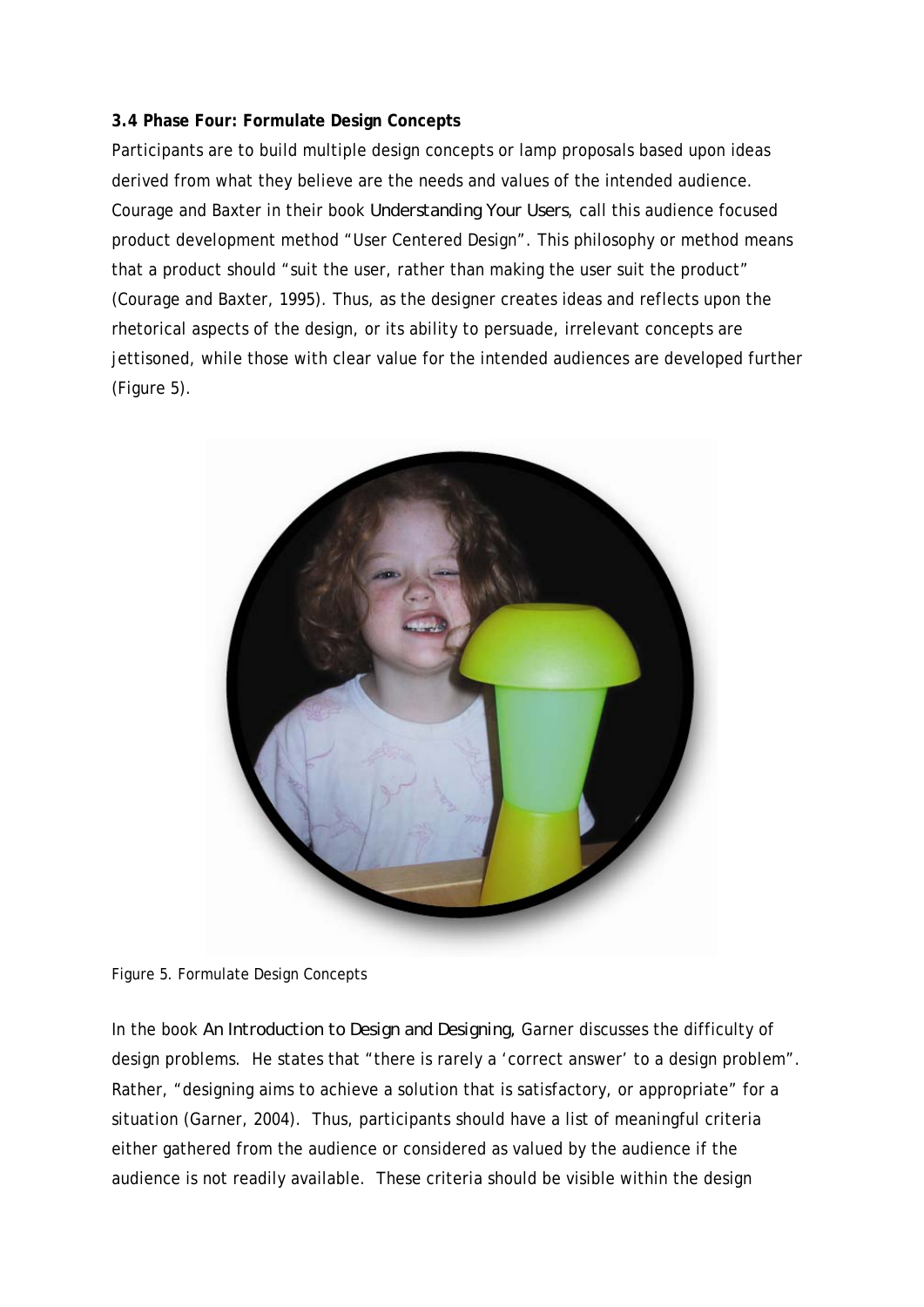proposals. How an audience responds to the designers work is not always predictable, therefore, multiple design concepts need to be created and presented for review.

# **3.5 Phase Five: Verify the Design with a Target Audience**

Participants present their design prototypes to the intended audience (if available) to confirm how and why certain designs persuade more than others (Figure 6). In *The Art of Innovation*, Kelley emphasizes how a prototype is "like a spokesperson for a particular point of view, crystallizing the group's feedback". Kelley states that "good prototypes don't just communicate-they persuade" (Kelley, 2001).



Figure 6. Design Corroboration with the Target Audience

The audience provides honest feedback as to the value of the proposal. The designer reflects upon these comments and considers which are important enough to include in the final design. The question must be asked, does this feedback strengthen or weaken the design concept, does it clarify or muddy the design idea, does it add value or is it just a reflection of the personal whims of the audience?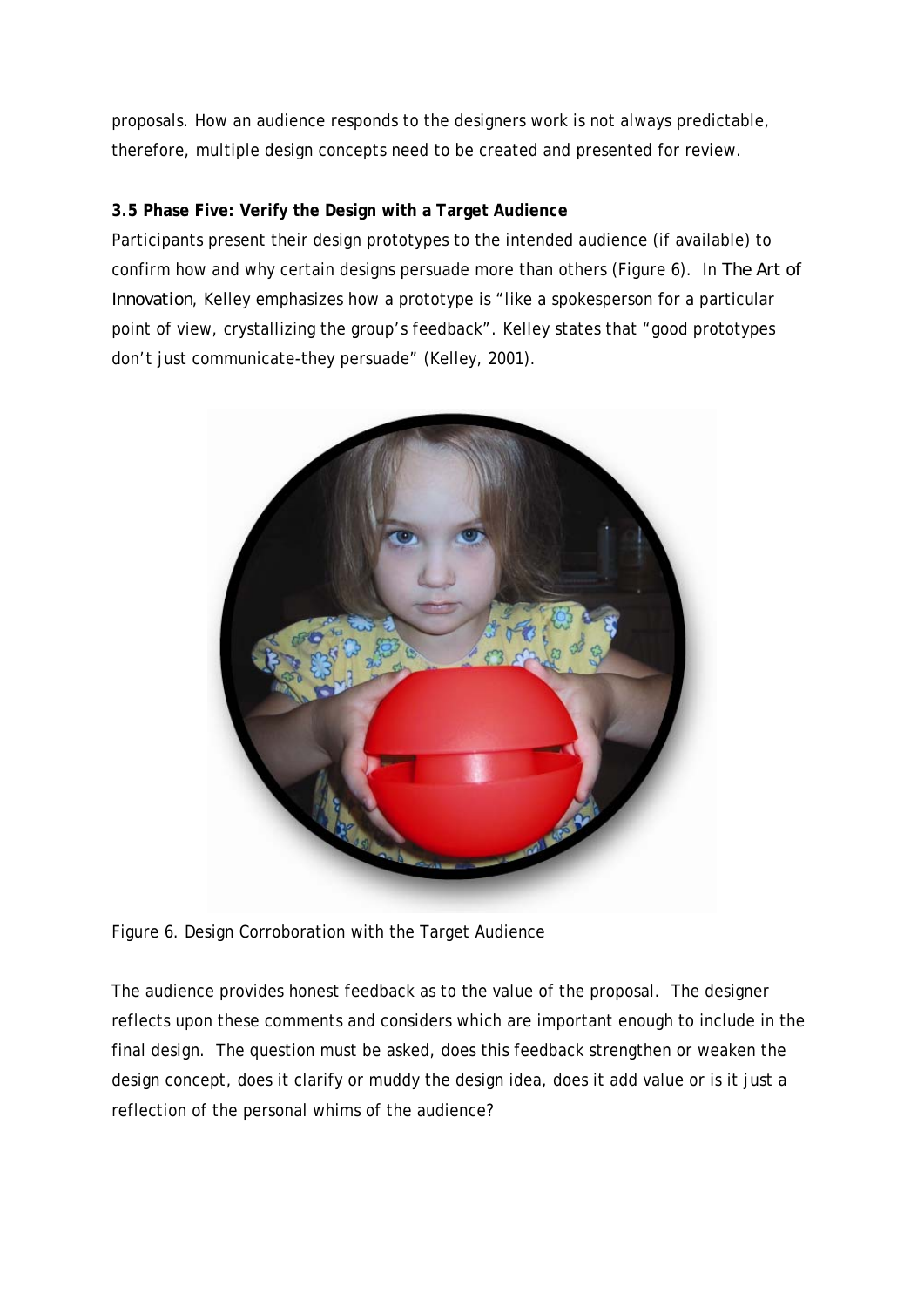This activity verifies the message, the rhetorical nature, which each design concept conveys to an audience. It also provides the designer first hand insight into how and why others react to their design work. This can be challenging and rewarding at the same time, depending upon how the designer views his work and audience. A fresh set of eyes and thoughts reflecting on the presented design can often reduce a complex idea to a simple statement of clarity thus assisting the designer in refining the work.

# **3.6 Phase Six: Refine and Consummate the Design**

Based upon the feedback provided by the audience, the participant refines the design concept and details the design into a final lighting solution (Figure 7).



Figure 7. Refine and Consummate the Design

Garner, in *An Introduction to Design and Designing*, calls this final step "detail design". This is when the selected design's final "form and arrangement of components is defined…and specified" (Garner, 2004).

In the workshops case, participants build a final robust version of the lamp to be presented and displayed on a nearby presentation table for everyone to see and comment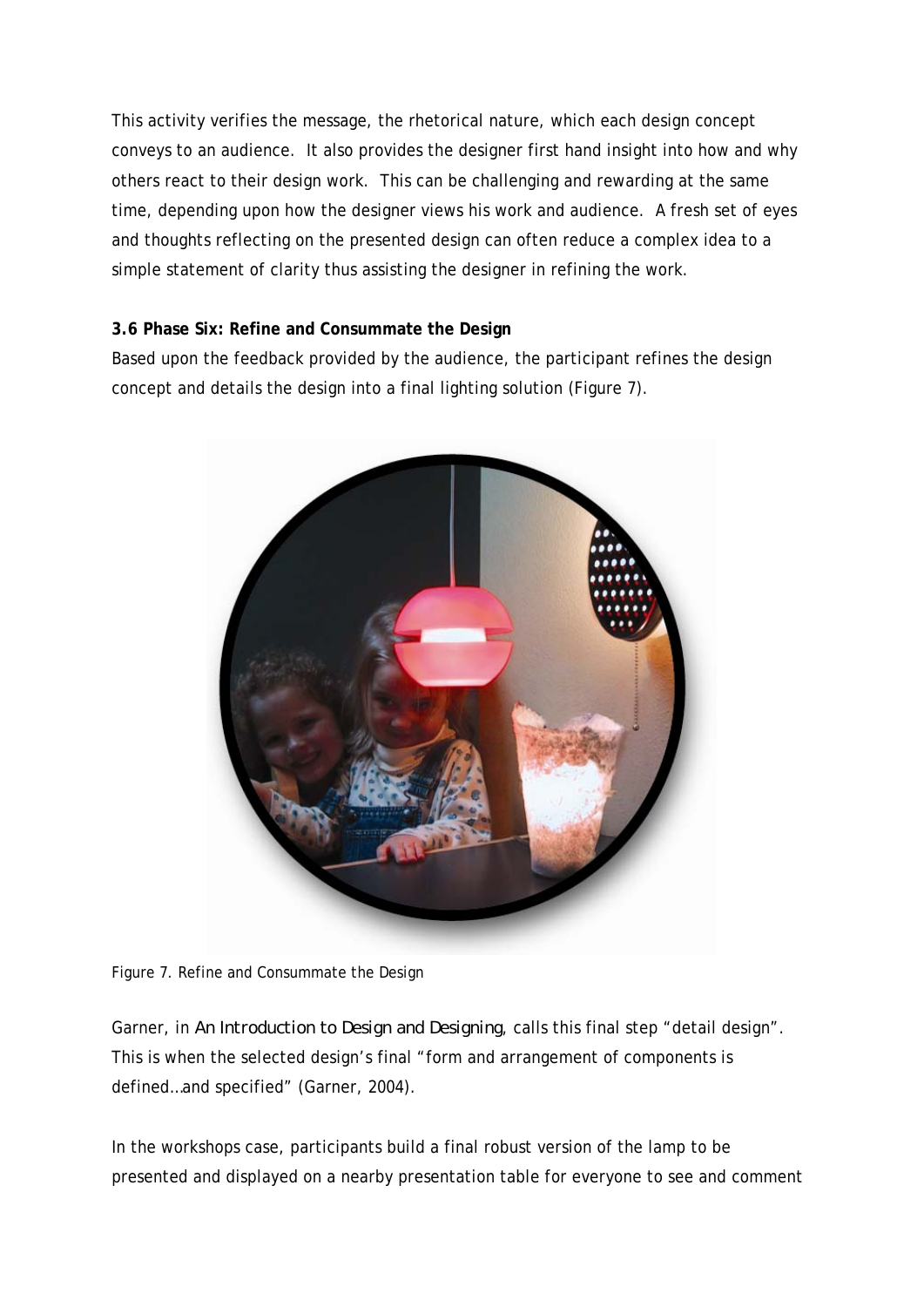on. A name tag identifying the designer and the name of the product is filled out and mounted next to the final product design (Figure 8).



Figure 8. Displayed Lamp Designs

#### **4.0: Conclusion**

This workshop is designed to rationalize the pure, playful design process that naturally occurs as children build. It breaks down the children's intrinsic design process into six basic steps, the same basic step used by leading designers in industry. The workshop provides and area of exploration, in this example it was lamps, but it could be used for many other product categories as well. By establishing tight building constraints, the limiting of components and materials, it artificially establishes a context to mirror the cultural innocence of children and forces the "freeing of mind" that enables new concepts to emerge. The quick prototyping methods permits anyone to participate in the workshop without prior training and lets participants quickly move from common forms to creative forms of lighting. The idea of user centered design is introduced to provide objectives that must be met in potential design solutions, enabling appropriate solutions for different situations. Verification, the process of seeking meaningful value in the design work with a target audience introduces the rhetorical nature of a design. It demonstrates that in our